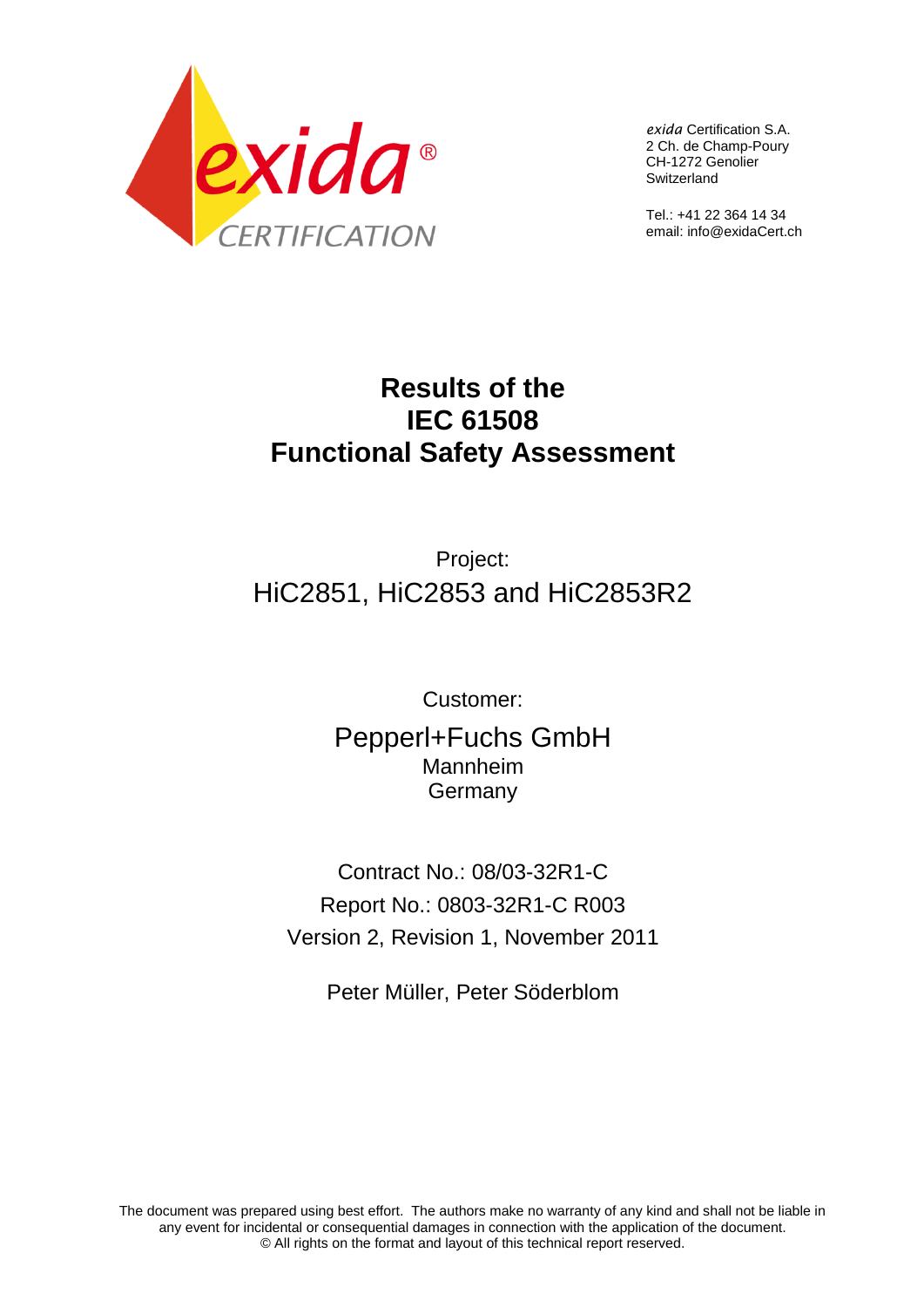

## **Management summary**

The Functional Safety Assessment of the Pepperl+Fuchs GmbH, HiC2851, HiC2853 and HiC2853R2 performed by *exida* Certification S.A. consisted of the following activities:

exida Certification S.A. assessed the setup of the development process used by Pepperl+Fuchs GmbH for development projects against the relevant requirements of IEC 61508:2000 parts 1 to 2.

Subject to this assessment were the Functional Safety Planning activities, the tailoring of the Verification and Validation activities and the realization of the technical safety aspects using the HiC2851, HiC2853 and HiC2853R2 development project.

- *exida* Certification S.A. audited the development process by a detailed development audit which investigated the compliance with IEC 61508:2000 of the processes, procedures and techniques as implemented for the Pepperl+Fuchs GmbH HiC2851, HiC2853 and HiC2853R2 development. The investigation was executed using subsets of the IEC 61508 requirements tailored to the work scope of the development team.
- *exida* Certification S.A. assessed the Safety Case prepared by Pepperl+Fuchs GmbH against the technical requirements of IEC 61508:2000.

The result of the Functional Safety Assessment can be summarized by the following statements:

**The audited Pepperl+Fuchs GmbH development process tailored and implemented by the HiC2851, HiC2853 and HiC2853R2 Hardware development project, complies with the relevant safety management requirements of IEC 61508:2000 SIL3.**

**The assessment of the FMEDA, which was performed according to IEC 61508:2000, has shown that the HiC2851, HiC2853 and HiC2853R2 has a PFDAVG / PFH within the allowed range for SIL3 (HFT = 0) according to table 2 and 3 of IEC 61508-1 and a Safe Failure Fraction (SFF) of > 99%.**

**This means that the HiC2851 with Hardware version 05-4361B; HiC2853 and HiC2853R2 both with HW version 05-6498, are capable for use in SIL3 applications in low or high demand mode, when properly designed into a Safety Instrumented Function per the requirements in the Safety Manual.**

Assessor Dipl-Ing. (FH) Peter Müller Peter Söderblom

 $\ell t$   $\frac{1}{\sqrt{2}}$ Assessor

Judwith Open

Certifying Assessor Audun Opem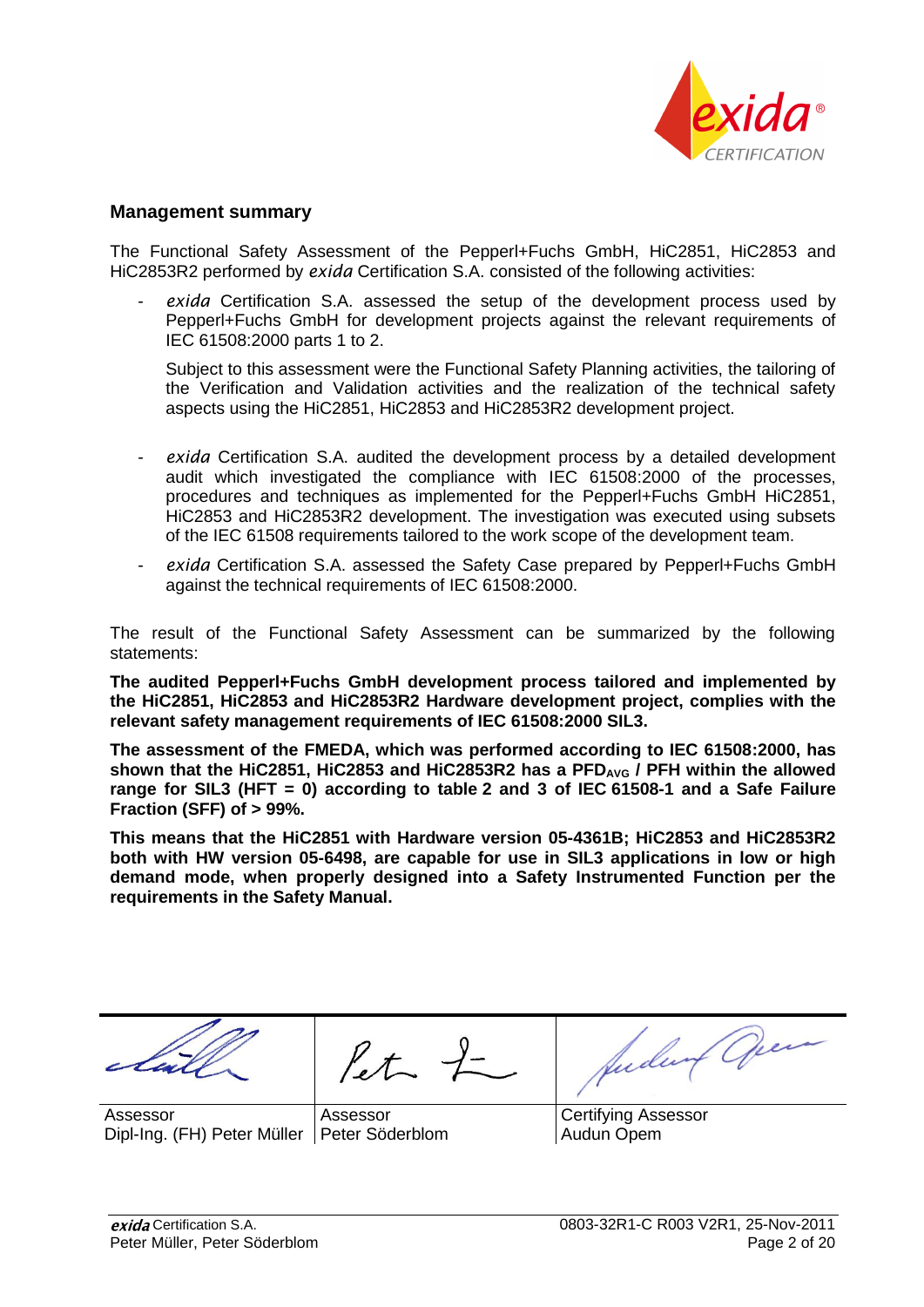

# **Content**

|                | 1.1                                                                       |  |
|----------------|---------------------------------------------------------------------------|--|
| $\overline{2}$ |                                                                           |  |
|                | 2.1                                                                       |  |
|                | 2.2                                                                       |  |
|                |                                                                           |  |
|                |                                                                           |  |
|                |                                                                           |  |
| 3              |                                                                           |  |
|                | 3.1                                                                       |  |
|                | 3.2                                                                       |  |
|                | $4 \quad$                                                                 |  |
|                | 4.1                                                                       |  |
|                | 4.2                                                                       |  |
|                | 4.2.1                                                                     |  |
|                | 4.2.2                                                                     |  |
|                | 4.2.3                                                                     |  |
|                | 4.2.4                                                                     |  |
|                | 4.2.5                                                                     |  |
|                | 4.3                                                                       |  |
|                | Safety Requirement Specification and traceability into design 12<br>4.3.1 |  |
|                | 44                                                                        |  |
|                | 4.4.1                                                                     |  |
|                | 4.5                                                                       |  |
|                | 4.5.1                                                                     |  |
|                | 4.5.2                                                                     |  |
|                | 4.6                                                                       |  |
|                | 4.6.1                                                                     |  |
|                | 4.7                                                                       |  |
|                | 4.7.1                                                                     |  |
| 5              |                                                                           |  |
| 6              |                                                                           |  |
| 7              |                                                                           |  |
|                | 7.1                                                                       |  |
|                |                                                                           |  |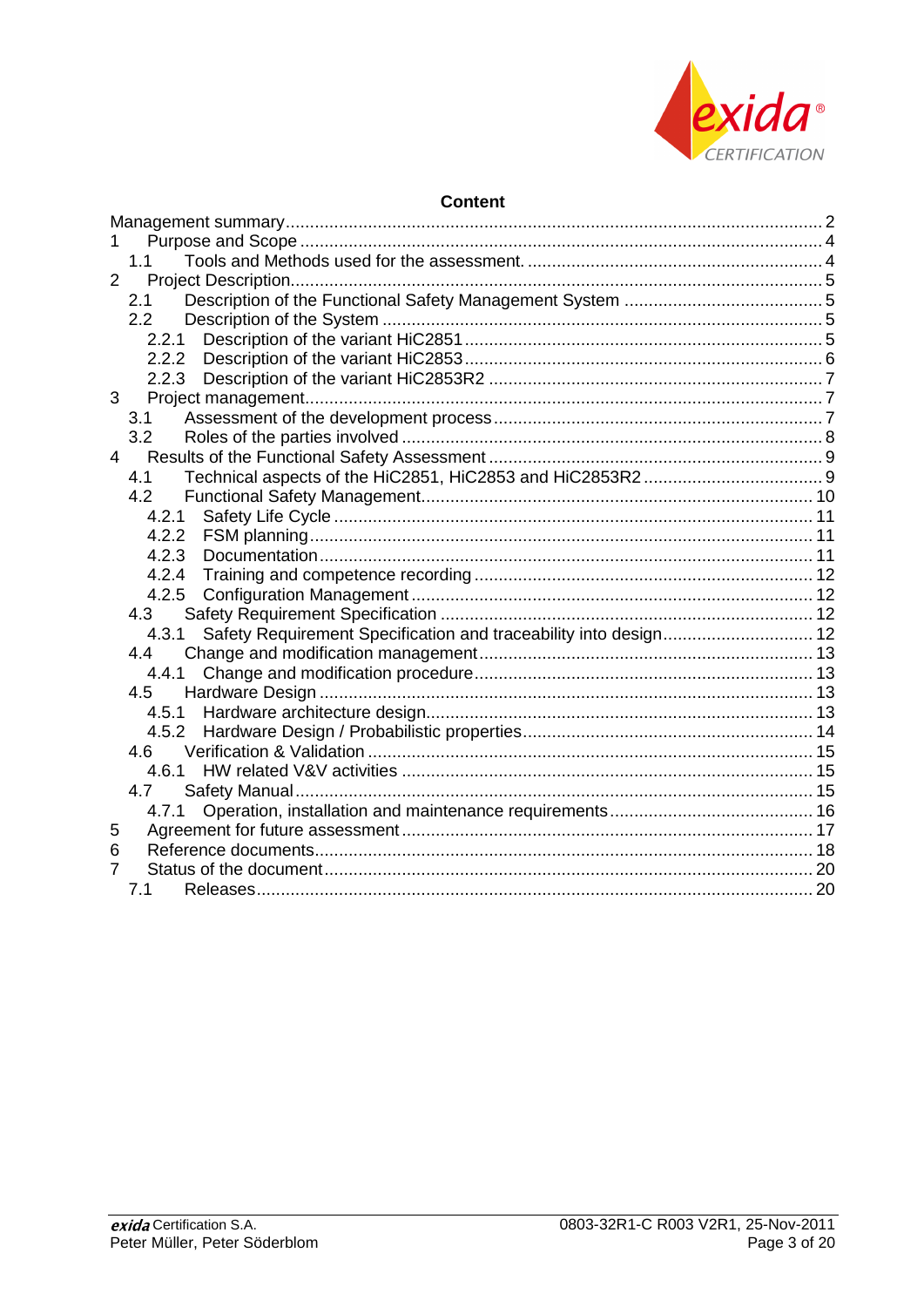

# **1 Purpose and Scope**

This document describes the results of the

Full Functional Safety Assessment according to IEC 61508:2000

of the product development processes according to the safety lifecycle phase 9 of IEC 61508-1. The purpose of the assessment was to investigate the compliance of:

- the HiC2851, HiC2853 and HiC2853R2 with the technical IEC 61508-2 requirements for SIL3 and the derived product safety property requirements

and

- the HiC2851, HiC2853 and HiC2853R2 development processes, procedures and techniques as implemented for the safety-related deliveries with the managerial IEC 61508-1and -2 requirements for SIL3.

It was not the purpose to assess the fulfilment of the statement of conformance from Pepperl+Fuchs GmbH for the following European Directives;

- EMC Directive
- Pressure Directive
- Low Voltage Directive
- ATFX Directive

The correct execution of all activities that lead to the statement of Conformance to these European Directives is in the responsibility of Pepperl+Fuchs GmbH and builds a basis for the certification.

It was not the purpose of the assessment / audits to investigate Company quality management system versus ISO 9001 and ISO 9000-3 respectively.

The assessment has been carried out based on the quality procedures and scope definitions of *exida* Certification S.A

# **1.1 Tools and Methods used for the assessment.**

This assessment was carried by using the *exida* Certification assessment documents, templates and checklists which are derived from the Safety Case DB tool. The expectations for a positive judgment of the assessor are documented within this tool.

The assessment was based on a set of document templates, e.g. for the document review & assessment comments and the assessment plan.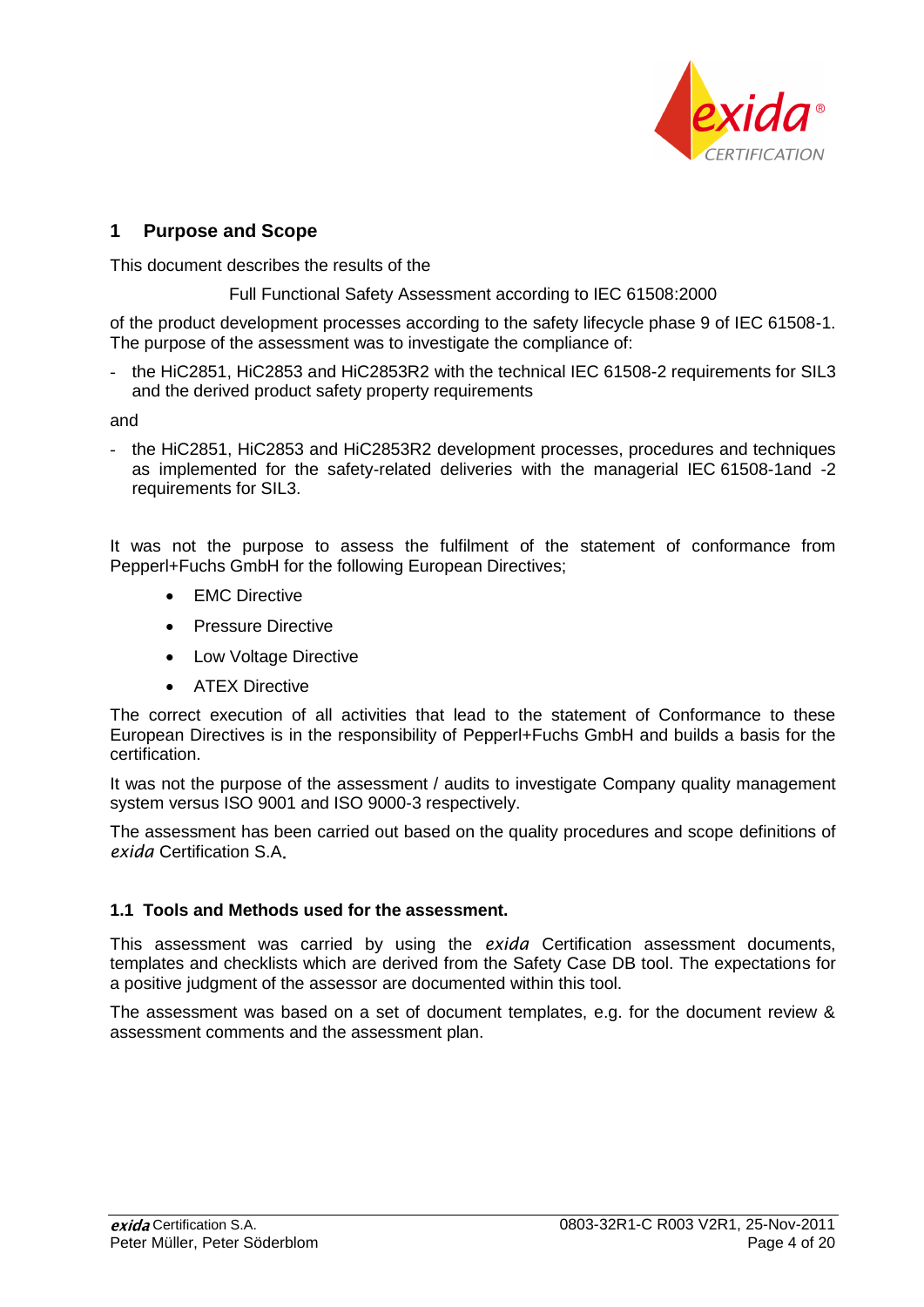

# **2 Project Description**

## **2.1 Description of the Functional Safety Management System**

The functional safety management system is implemented by the use of the functional safety management plan, included in the Development process for HiC2851 document [D19], and the related planning documents, which describes the activities in detail. The functional safety management plan shows the implementation of a safety life cycle model which adopts the Vmodel as described in IEC 61508.

The related planning documents are mainly the verification and validation plan and a set of guidelines.

Evidence for the fulfilment of the detailed requirements has been collected in a Safety Justification report, which was subject to the assessment.

# **2.2 Description of the System**

The HiC2851, HiC2853 and HiC2853R2 shall provide the following Type A safety function for the low and high demand mode of operation:

The HiC2851, HiC2853 and HiC2853R2 shall transfer discrete signals from a hazardous area to a safe area.

The binary input signal controls directly the electronic output and the resistive output for use in safety applications.

The error output, which indicates short circuit or open circuit of the loop is not intended to be used in a safety function.

# **2.2.1 Description of the variant HiC2851**

Output I is connected to 11+ and 14- and designed to deliver 20V @ 15mA (24VDC nominal). Output II emulates a Namur-sensor to connect the HiC2851 to fail safe NAMUR inputs. Between the connectors 12+ and 15- several resistance levels will be set depending on the device's status at the input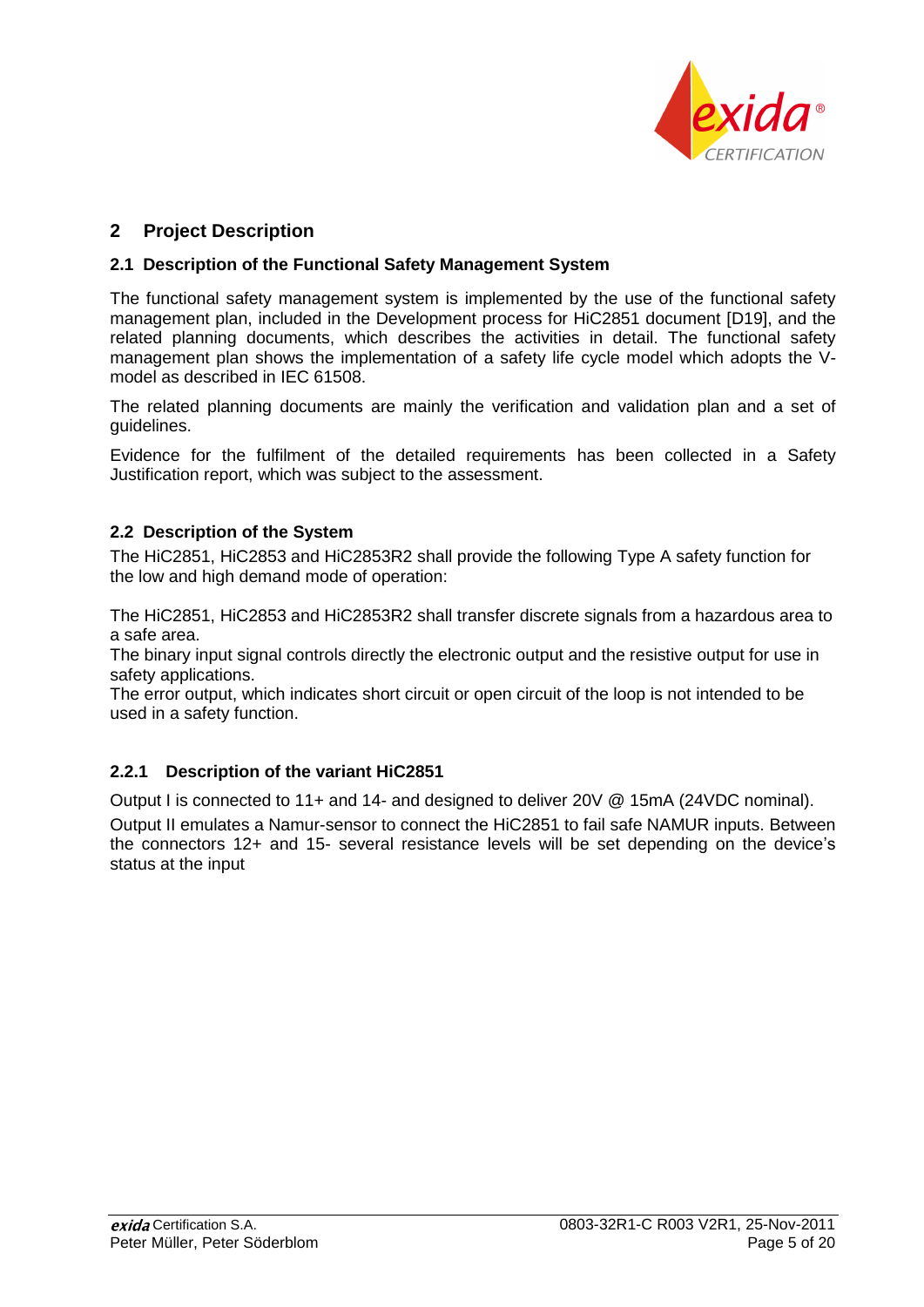



**Figure 1 HiC2851**

# **2.2.2 Description of the variant HiC2853**

Output I emulate a Namur-sensor to connect the HiC2853 to fail safe NAMUR inputs. Between the connectors 11+ and 14- several resistance levels will be set depending on the device's status at the input.

The output II is connected to 12+ and 15- and designed to deliver 20V @ 15mA (24VDC nominal).



**Figure 2 HiC2853**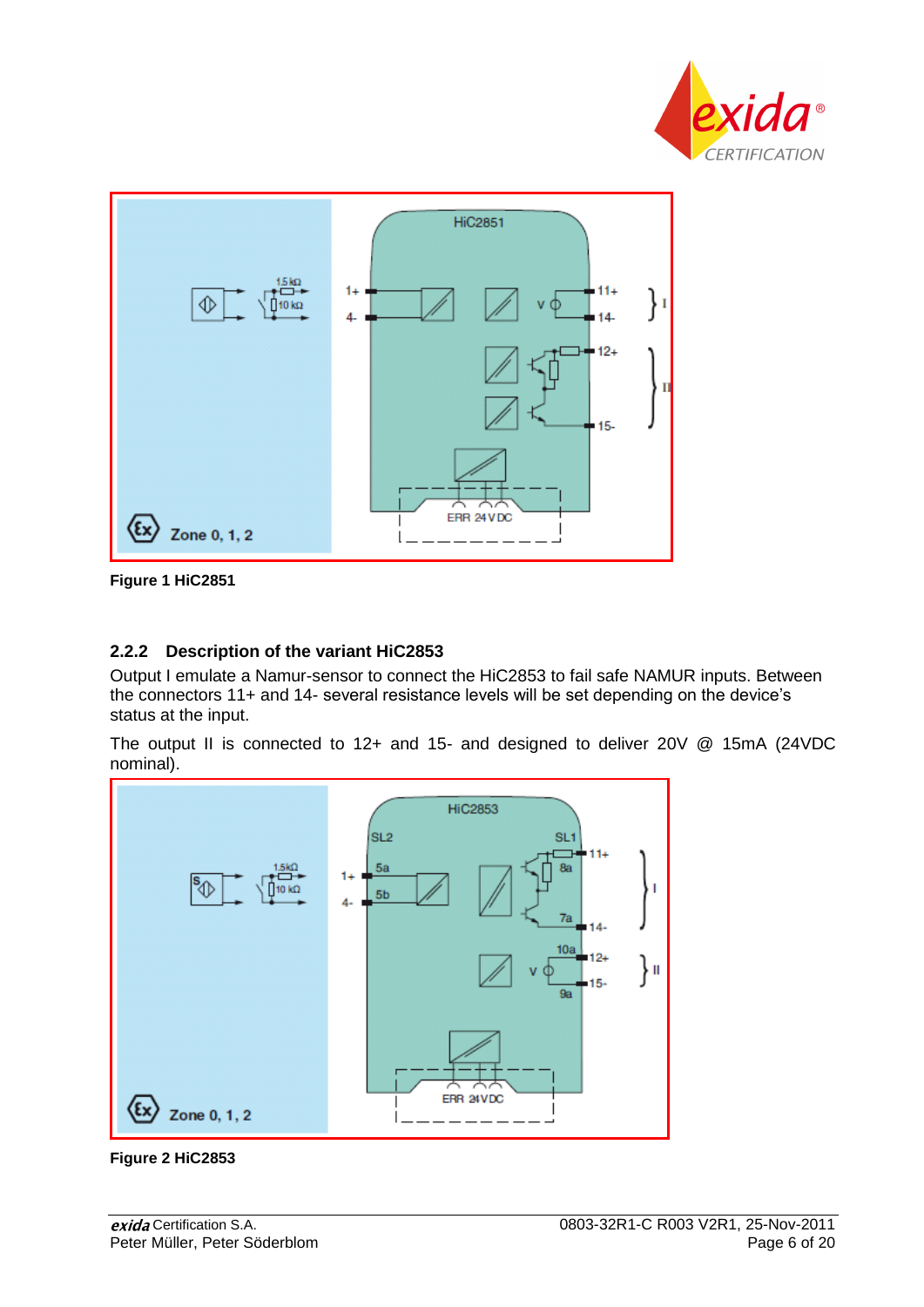

## **2.2.3 Description of the variant HiC2853R2**

Output I of the HiC2853R2 has modified output impedances for the compatibility with the digital input of the RUSIO-3224 module from Honeywell. Between the connectors 11+ and 14- several resistance levels will be set depending on the device's status at the input. This output is built to be externally supplied with  $24V$  (Ri = 250 Ohm).

The output II is connected to 12+ and 15- and designed to deliver 20V @ 15mA (24VDC nominal).



**Figure 3 HiC2853R2**

# **3 Project management**

## **3.1 Assessment of the development process**

The development audit was closely driven by subsets of the IEC 61508 requirements. That means that the Functional Safety Management related requirements were grouped together according their related objectives. The detailed answers to the requirements, i.e. the justification report, were subject to the assessment. This assessment of the justification report was supplemented by the prior review of documents.

The assessment was planned by *exida* Certification S.A. and agreed with Pepperl+Fuchs GmbH.

The following IEC 61508 objectives were subject to detailed auditing at Pepperl+Fuchs GmbH:

- FSM planning, including
	- o Safety Life Cycle definition
	- o Scope of the FSM activities
	- o Documentation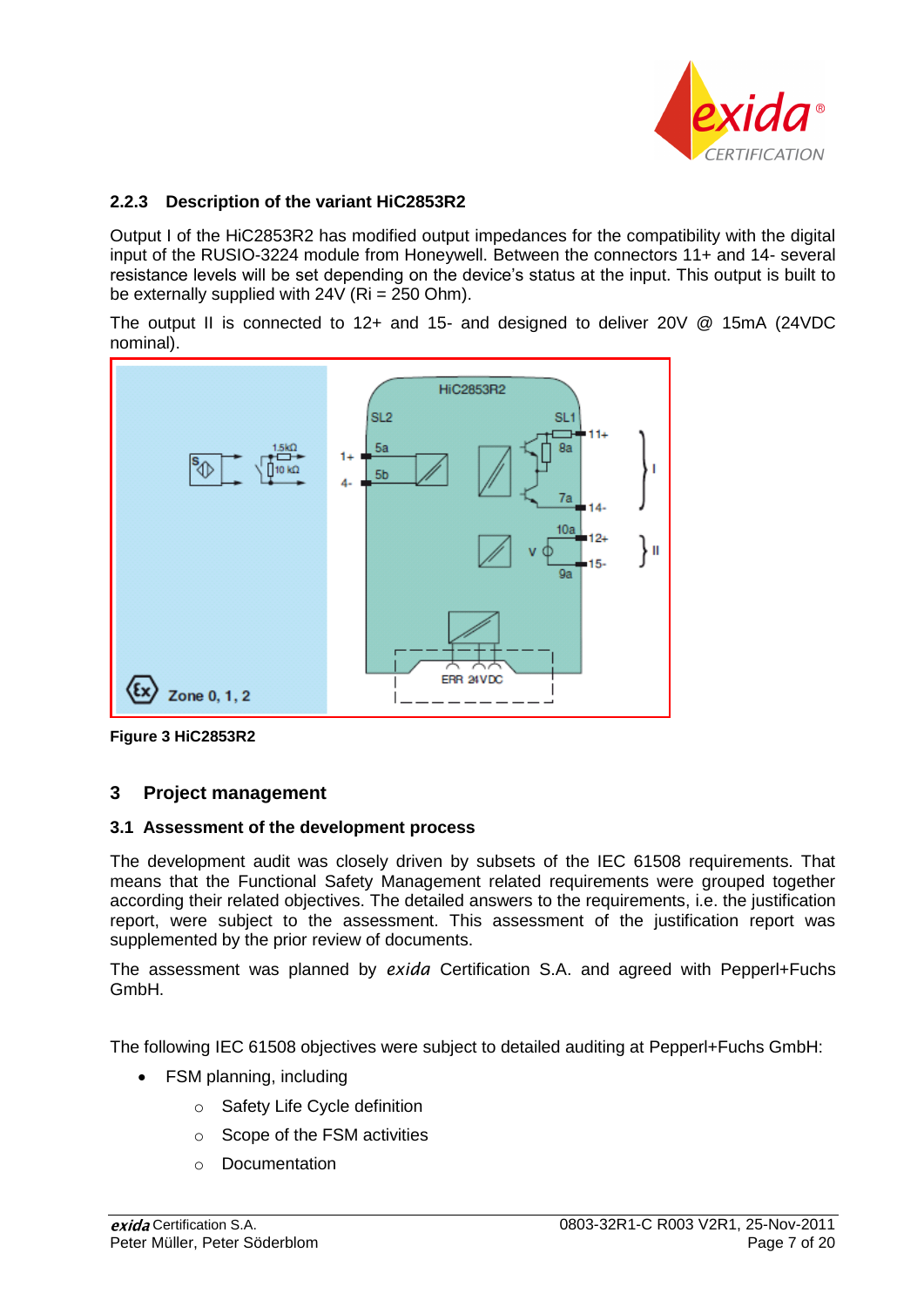

- o Activities and Responsibilities (Training and competence)
- o Configuration management
- Safety Requirement Specification
- Change and modification management
- Hardware architecture design process, techniques and documentation
- Hardware design / probabilistic
- Hardware and system related V&V activities including documentation, verification
	- o Integration and fault insertion test strategy
- System related V&V activities including documentation, verification
- System Validation
- Hardware-related operation, installation and maintenance requirements

The project teams, not individuals were audited.

The development audit has been done in Mannheim, 14.08.2008 and 23.09.2008

For the update related to HiC2853 and HiC2853R2, the review was done offline in October 2011.

# **3.2 Roles of the parties involved**

Pepperl+Fuchs GmbH

Represents the designer of the safety related HiC2851, HiC2853 and HiC2853R2 and the investigated organization. The following teams / responsible persons were audited:

- Project Manager, Safety Manager
- System Architect / HW Entwicklung
- Test team / Qualitätssicherung

# *exida* Certification S.A.

Set up and structure of the assessment and audit process, extracted the requirements for the assessment and audit from the IEC 61508 standard and guided through the audit.

The activities were done by *exida* Certification S.A. as an independent organization. The assessment was performed by Peter Söderblom and Peter Müller, who were not involved in the execution of the audited activities.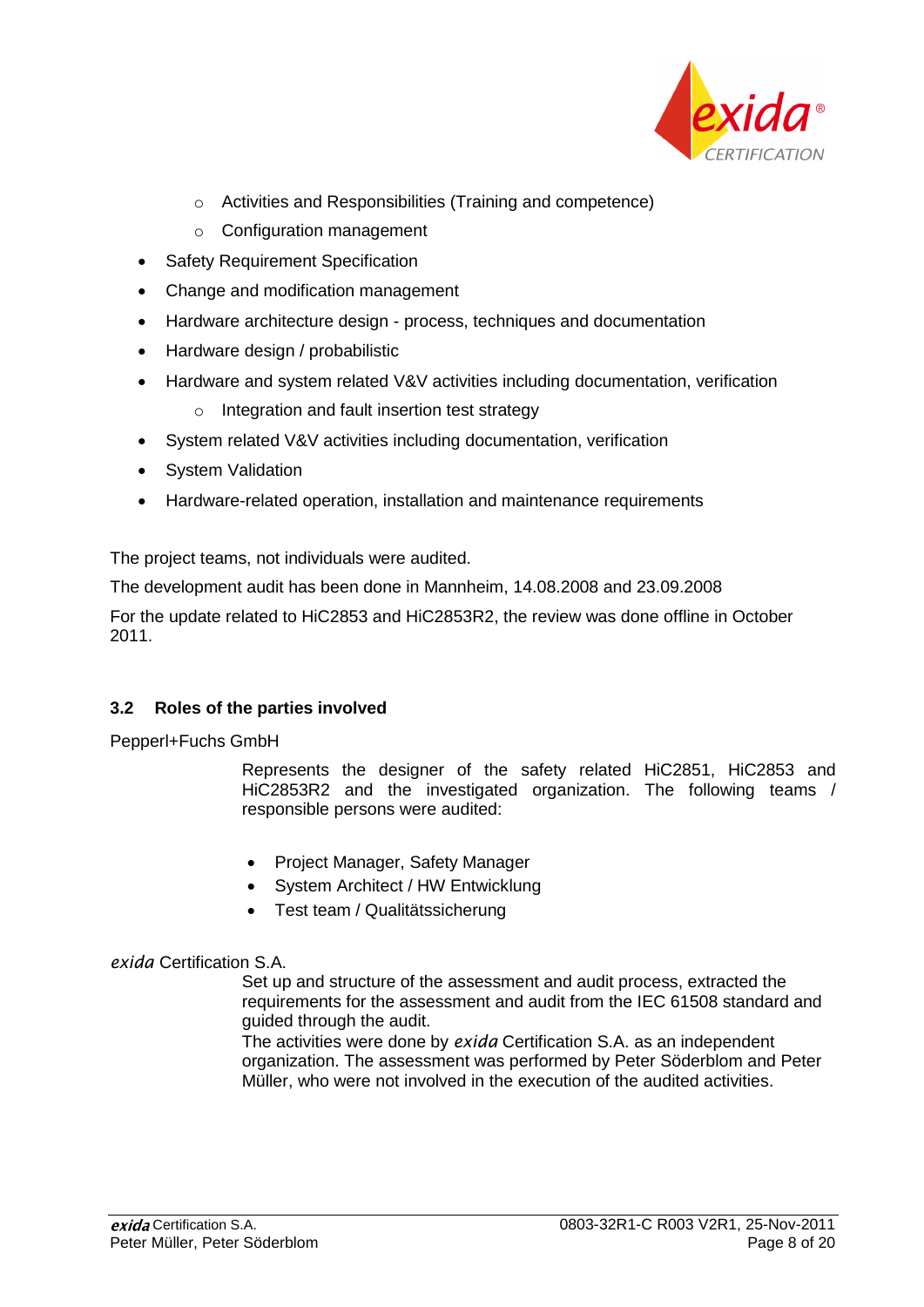

# **4 Results of the Functional Safety Assessment**

*exida* Certification S.A. assessed the development process used by Pepperl+Fuchs GmbH for this development project against the objectives of IEC 61508 parts 1 to 2. The results of the preassessment are documented in [R1].

All objectives have been successfully considered in the Pepperl+Fuchs GmbH development processes for the HiC2851, HiC2853 and HiC2853R2 development.

*exida* Certification S.A. assessed the safety case prepared by Pepperl+Fuchs GmbH, including a set of documents, against the functional safety management requirements of IEC 61508. This was done by a pre-review of the completeness of the related requirements and then a spot inspection of certain requirements, before the development audit.

The safety case demonstrated the fulfillment of the functional safety management requirements of IEC 61508-1 and 2.

The detailed development audit (see [R2]) investigated the compliance with IEC 61508 of the processes, procedures and techniques as implemented for the Pepperl+Fuchs GmbH HiC2851, HiC2853 and HiC2853R2 development projects.

The investigation was executed using subsets of the IEC 61508 requirements tailored to the work scope of the development team.

The result of the assessment shows that the HiC2851 with Hardware version 05-4361B; HiC2853 and HiC2853R2 both with HW version 05-6498, are capable for use in SIL3 applications in low or high demand mode, when properly designed into a Safety Instrumented Function per the requirements in the Safety Manual.

Some areas of improvement were nevertheless identified. The recommended improvements given are generally required to formally show the compliance to IEC 61508. However, Pepperl+Fuchs GmbH were able to demonstrate with respect to the size of the project (limited number of people) and the specific complexity of the product that the objectives of the related areas have been successfully met. More details can be found in the chapter below.

## **4.1 Technical aspects of the HiC2851, HiC2853 and HiC2853R2**

The HiC2851, HiC2853 and HiC2853R2 are single channel Type A (HFT=0) devices with low complexity and with a systematic capability of SIL 3.

The HiC2851, HiC2853 and HiC2853R2 are galvanic isolated intrinsic safety barriers with a built in amplifier which transfer discrete signals (SN/S1N-Proximity sensors and approved mechanical contacts) from a hazardous area (Ex-Area) to a safe area. These barriers are provided with additional protective circuitry to maintain a reliable safety function.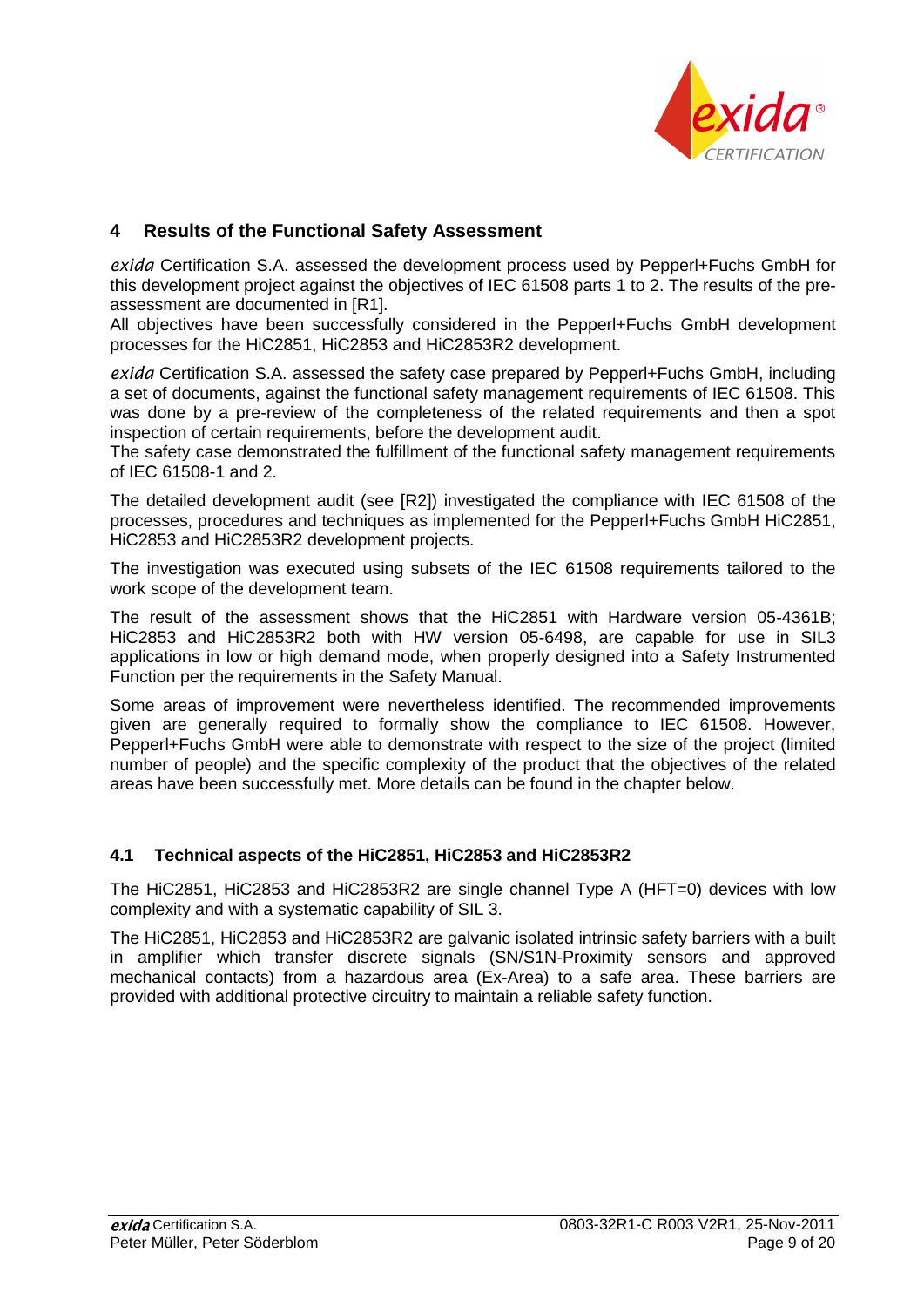



**Block diagram HiC2851** 

#### **Figure 4 Block diagram HiC2851**

The possibility to use the devices with the electronic output and the resistive output is considered to be compliant to IEC 61508 without a read back / diagnostic functionality, as the SFF is successfully met.

#### **4.2 Functional Safety Management**

#### **Objectives of the Functional Safety Management**

The main objectives of the related IEC 61508 requirements are to:

- Structure, in a systematic manner, the phases in the overall safety lifecycle that shall be considered in order to achieve the required functional safety of the E/E/PE safety-related systems.
- Structure, in a systematic manner, the phases in the E/E/PES safety lifecycle that shall be considered in order to achieve the required functional safety of the E/E/PE safety-related systems.
- Specify the management and technical activities during the overall, E/E/PES and software safety lifecycle phases which are necessary for the achievement of the required functional safety of the E/E/PE safety-related systems.
- Specify the responsibilities of the persons, departments and organizations responsible for each overall, E/E/PES and software safety lifecycle phase or for activities within each phase.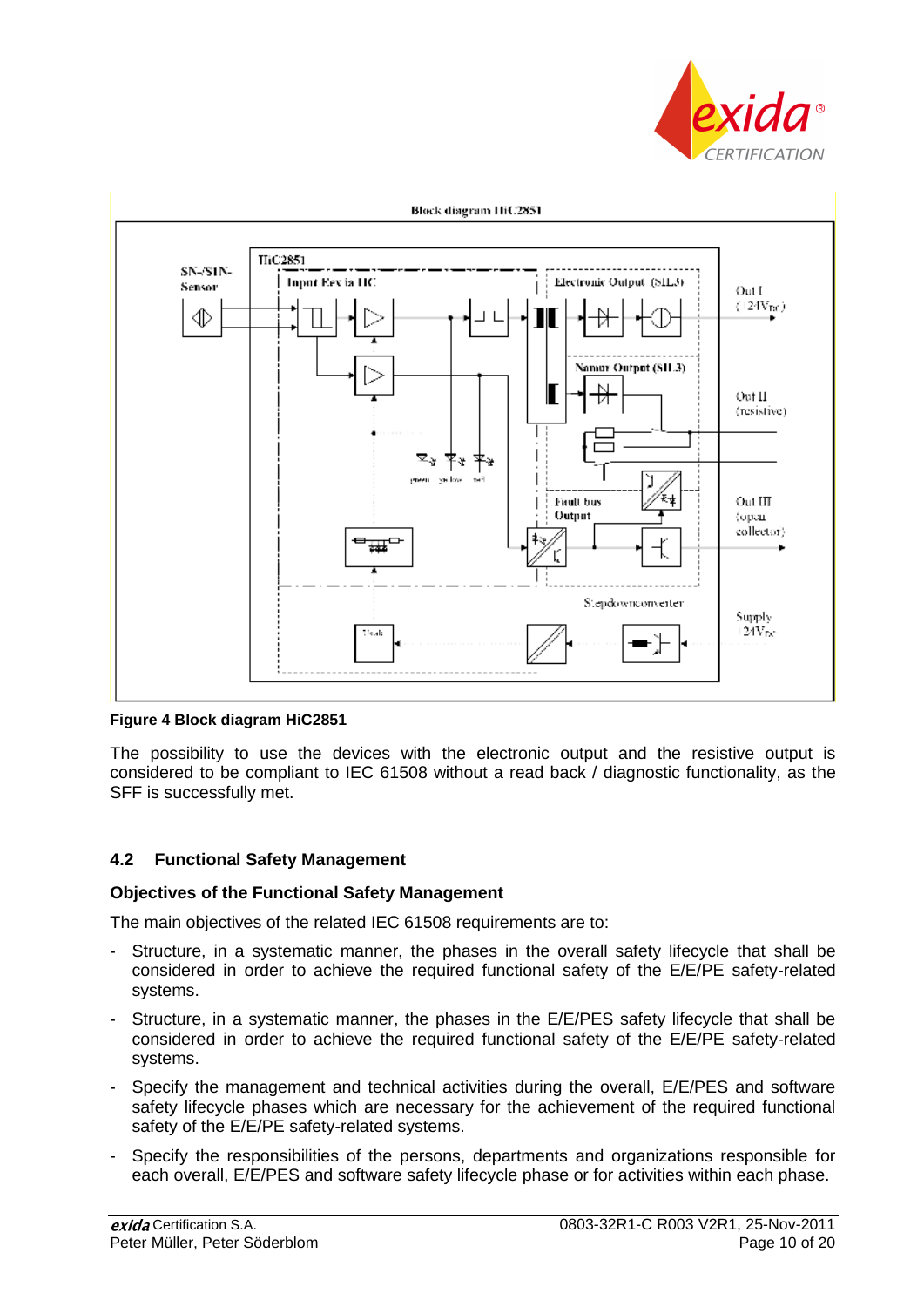

- Specify the necessary information to be documented in order that the management of functional safety, verification and the functional safety assessment activities can be effectively performed.
- Document all information relevant to the functional safety of the E/E/PE safety-related systems throughout the E/E/PES safety lifecycle.
- Document key information relevant to the functional safety of the E/E/PE safety-related systems throughout the overall safety lifecycle.
- Specify the necessary information to be documented in order that all phases of the overall, E/E/PES and software safety lifecycles can be effectively performed.
- Select a suitable set of tools, for the required safety integrity level, over the whole safety lifecycle which assists verification, validation, assessment and modification.

# **4.2.1 Safety Life Cycle**

The development process is structured so all relevant phases of the overall Safety Life Cycle are identified and that different phases are defined with necessary activities, inputs and outputs.

**Conclusion**: The objectives of the standard are fulfilled by the Pepperl+Fuchs GmbH functional safety management system.

## **4.2.2 FSM planning**

The standard quality process for Pepperl+Fuchs GmbH has been modified and extended in order to comply with the Functional Safety Management requirements in IEC 61508. This is documented and described in the document: P+F development process for HiC2851 [D19]. In this document the different phases together with the corresponding work items and their required input and output is defined. It also contains references to other planning documents where the verification and validation activities and methods are defined. The roles and responsibilities are also defined herein.

The modification process is also described in this document.

**Conclusion**: The objectives of the standard are fulfilled by the Pepperl+Fuchs GmbH functional safety management system.

## **4.2.3 Documentation**

A set of templates and guidelines which controls the common layout of documents together with basic properties as document name or number, revision and approval identification exists and is part of the normal quality system of Pepperl+Fuchs GmbH.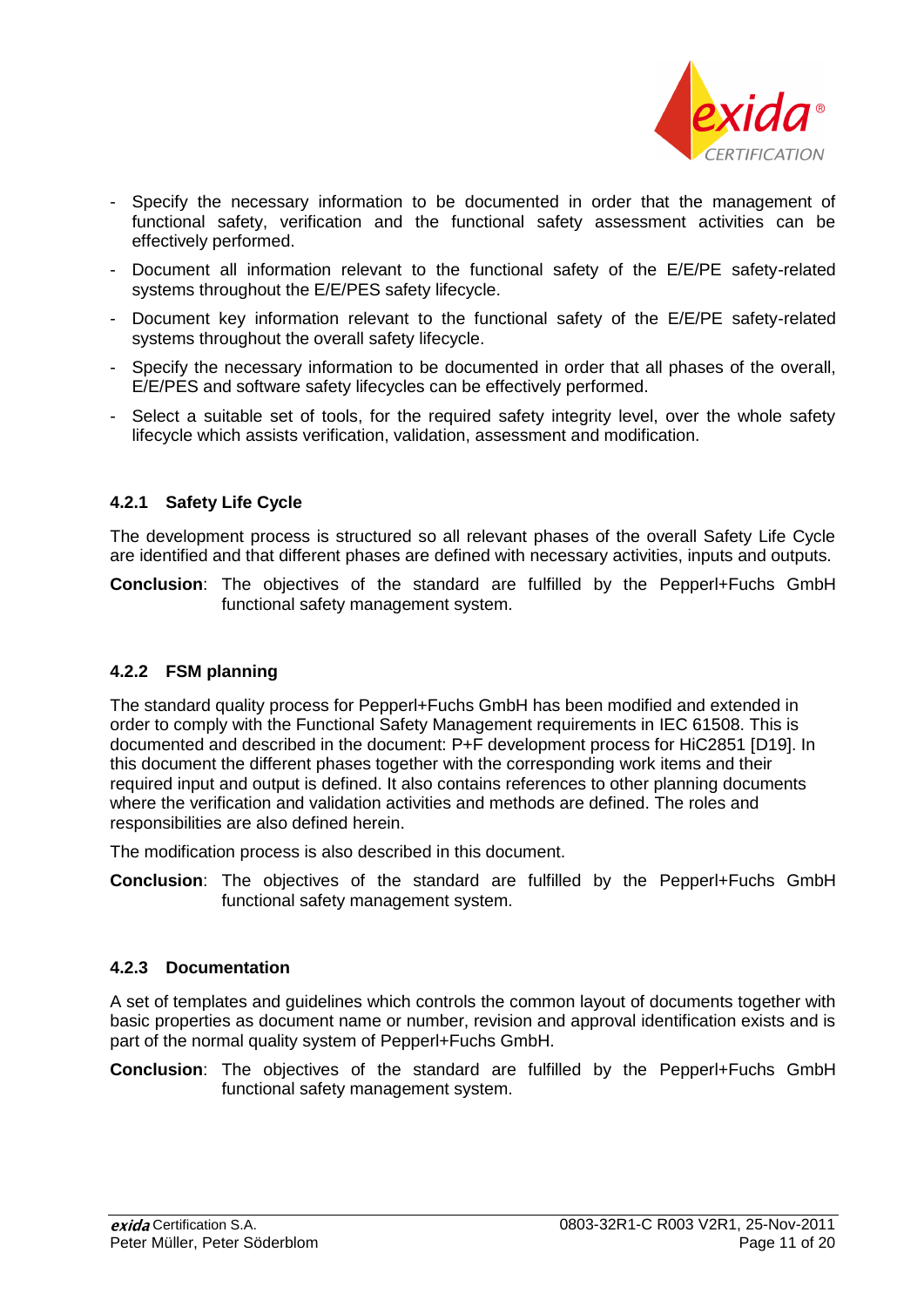

## **4.2.4 Training and competence recording**

The different training courses / seminars of each individual in the project are documented in addition to the official education in project specific contact list. Also the applicable project experiences were, in some cases, used as reasoning behind the competence evaluation for the members of the project.

In addition safety coaches with extended safety experience were used throughout the project.

**Conclusion**: The objectives of the standard are fulfilled by the Pepperl+Fuchs GmbH functional safety management system.

#### **4.2.5 Configuration Management**

The handling of configurations is described in P+F development process for HiC2851 [D19]. This includes responsibilities for the activities, the items to be under version control and the defined tools / methods for this.

**Conclusion**: The objectives of the standard are fulfilled by the Pepperl+Fuchs GmbH functional safety management system.

#### **4.3 Safety Requirement Specification**

#### **Objectives of the Safety Requirement Specification**

The main objectives of the related IEC 61508 requirements are to:

Specify the requirements for each E/E/PE safety-related system, in terms of the required safety functions and the required safety integrity, in order to achieve the required functional safety.

#### **4.3.1 Safety Requirement Specification and traceability into design**

The Safety Requirement Specification [D3] contains the safety functions and the safety integrity requirements for the HiC2851.

The requirements for the HiC2853 and HiC2853R2 are addressed as being the same as for the HiC2851 [D3] with the additions / modifications as specified in the Impact Analysis [D23].

The SRS provides a basis for simple tracking off the fulfillment of the requirements.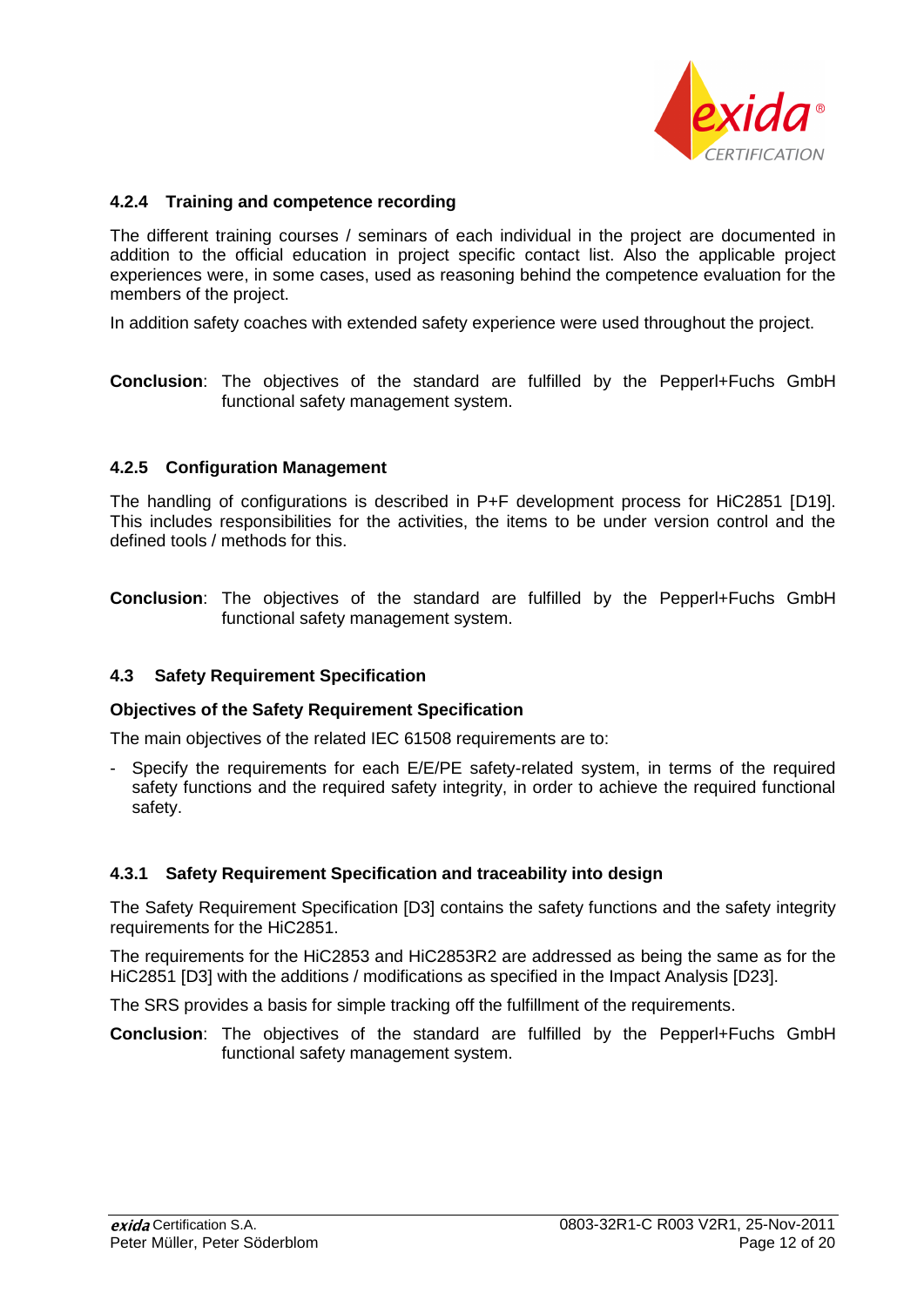

## **4.4 Change and modification management**

#### **Objectives of change and modification management**

The main objectives of the related IEC 61508 requirements are to:

- Ensure that the required safety integrity is maintained after corrections, enhancements or adaptations to the E/E/PE safety-related systems.

## **4.4.1 Change and modification procedure**

A modification procedure is defined in P+F development process for HiC2851 [D19]. This is implemented for product changes starting with formal validation tests for the HiC2851 project. The defined modification procedure, containing a procedure for Impact Analysis, in combination with the generic development model fulfils the objectives of IEC 61508.

The HiC2853 and HiC2853R2 project was performed as a modification project of HiC2851 and based on an impact analysis[D23] which fulfils the requirements of IEC 61508.

**Conclusion**: The objectives of the standard are fulfilled by the Pepperl+Fuchs GmbH functional safety management system.

#### **4.5 Hardware Design**

## **Objectives of hardware design**

The main objectives of the related IEC 61508 requirements are to:

- Create E/E/PE safety-related systems conforming to the specification for the E/E/PES safety requirements (comprising the specification for the E/E/PES safety functions requirements and the specification for the E/E/PES safety integrity requirements).
- Ensure that the design and implementation of the E/E/PE safety-related systems meets the specified safety functions and safety integrity requirements.

## **Objectives of hardware design / probabilistic properties**

The main objectives of the related IEC 61508 requirements are to:

- Ensure that the design and implementation of the E/E/PE safety-related systems meets the specified safety functions and safety integrity requirements.

## **4.5.1 Hardware architecture design**

The HW architecture is described by the Functional Description HIC2851. The hardware design follows the rules of modularization, the use of well-known components and de-rating.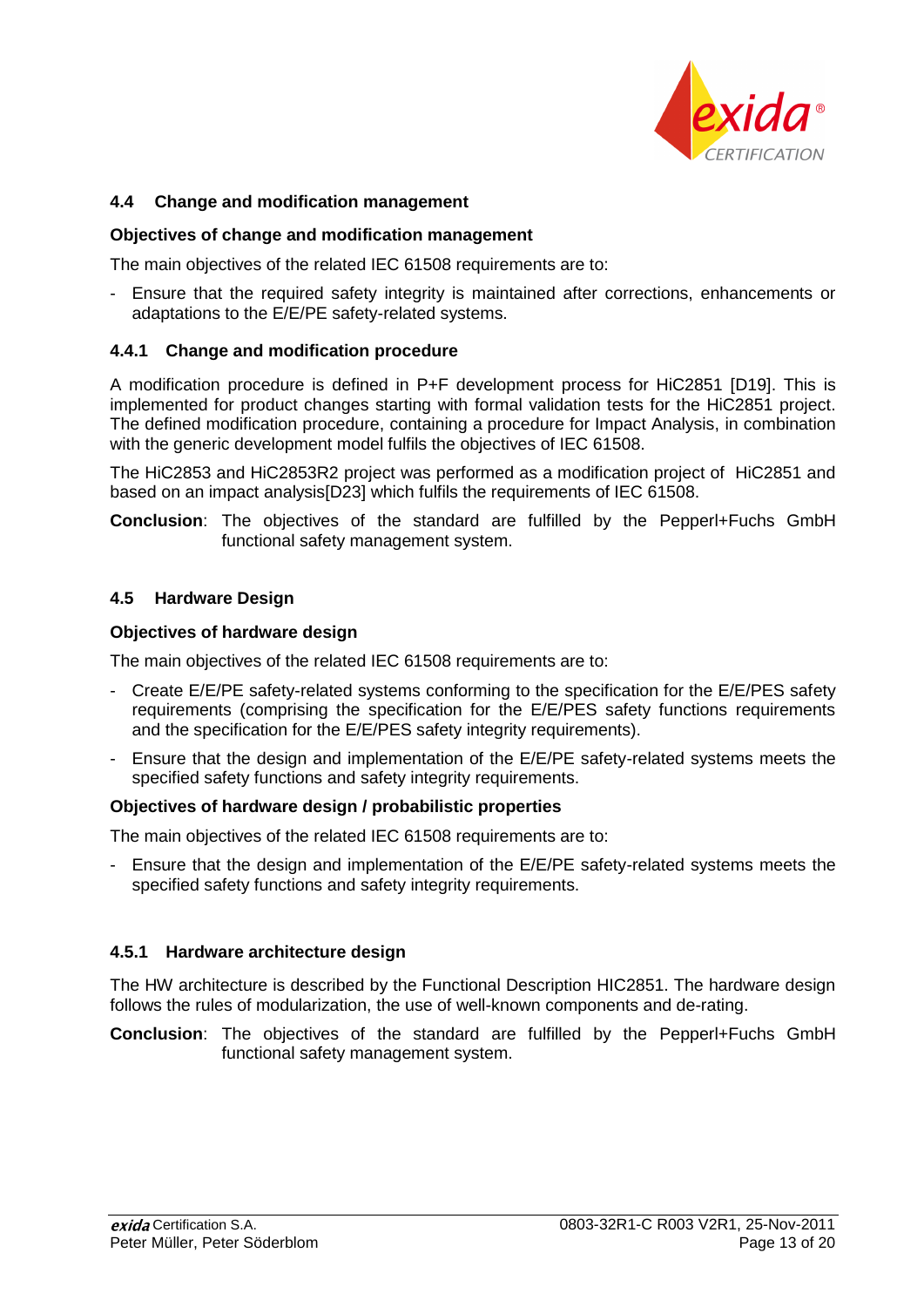

#### **4.5.2 Hardware Design / Probabilistic properties**

The detailed hardware design is described by the Functional Description HIC2851 and supplemented by Circuit Diagrams, layout drawings and a related parts list. As required by IEC 61508, an FMEDA with probabilistic calculations and the related fault insertion tests has been carried out for the HIC2851.

To comply with the SIL3 requirements, the off-line Proof test Procedure need to be carried out at least every 5 years for the resistive output. For the electronic output the proof test needs to be carried out at least every 10 years.

**Conclusion**: The objectives of the standard are fulfilled by the Pepperl+Fuchs GmbH functional safety management system.

## **4.5.2.1 FMEDA - HiC2851, HiC2853 and HiC2853R2 Electronic Output:**

The Safe Failure Fraction was confirmed additionally by the Fault insertion tests. The PFH and  $PFD<sub>AVG</sub>$  listed below shows SIL 3 capability.

#### **Table 1 Failure rates according to IEC 61508 – Electronic Output**

| $\kappa$ sd                | ∧su            | ∧dd        | ∧du                            | <b>SFF</b> |
|----------------------------|----------------|------------|--------------------------------|------------|
| $\Delta$ $\Box$ $\pm$<br>- | דום כבב<br>ےںں | <b>EIT</b> | $  -$<br>-Q1<br>- 1<br>$\cdot$ | 99,43%     |

#### **Table 2 PFH / PFDAVG values – Electronic Output**

|                   | $T[Proof] = 1$ year                    | $T[Proof] = 2 \text{ years}$         | $T[Proof] = 5$ years                                     |
|-------------------|----------------------------------------|--------------------------------------|----------------------------------------------------------|
| $PFH = 1,91E-9/h$ | $\text{PFD}_{\text{AVG}} = 8,37E - 06$ | $\text{PFD}_{\text{AVG}} = 1,67E-05$ | $\mathsf{PFD}_{\mathsf{AVG}} = 4,18\mathsf{E}\text{-}05$ |

#### **4.5.2.2 FMEDA - HiC2851, HiC2853 and HiC2853R2 Resistive Output:**

The Safe Failure Fraction was confirmed additionally by the Fault insertion tests. The PFH and PFD<sub>AVG</sub> listed below shows SIL 3 capability.

#### **Table 3 Failure rates according to IEC 61508 – Resistive Output**

| ∧sd        | <b>∧</b> su | ∧dd        | ∧du                  | <b>SFF</b> |
|------------|-------------|------------|----------------------|------------|
| ∩ гіт<br>- | 334 FIT     | $\cap$ FIT | ∕ QQ FIT<br>.<br>ں ب | 11%<br>99, |

#### **Table 4 PFH / PFDAVG values – Resistive Output**

|                   | $T[Proof] = 1$ year                  | $T[Proof] = 2 \text{ years}$                  | $T[Proof] = 5$ years                   |
|-------------------|--------------------------------------|-----------------------------------------------|----------------------------------------|
| $PFH = 2.99E-9/h$ | $\text{PFD}_{\text{AVG}} = 1,31E-05$ | $\text{PFD}_{\text{AVG}} = 2{,}62\text{E-}05$ | $\mathsf{PFD}_\mathsf{AVG} = 6,55E-05$ |

 $1$  Note that the SU category includes failures that do not cause a spurious trip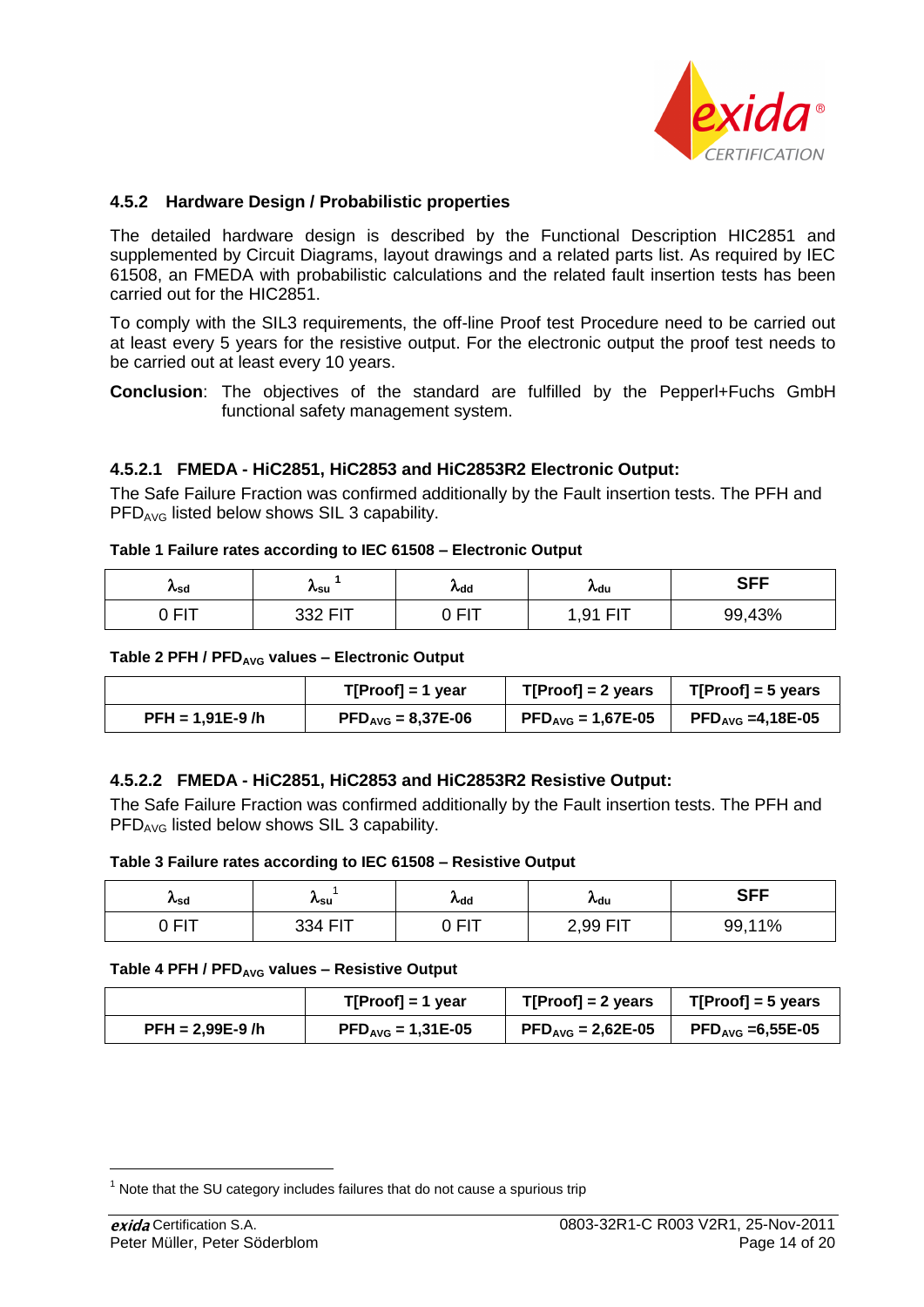

## **4.6 Verification & Validation**

#### **Objectives of HW related verification & validation activities**

The main objectives of the related IEC 61508 requirements are to:

- Demonstrate, for each phase of the overall, E/E/PES and software safety lifecycles (by review, analysis and/or tests), that the outputs meet in all respects the objectives and requirements specified for the phase.
- Test and evaluate the outputs of a given phase to ensure correctness and consistency with respect to the products and standards provided as input to that phase.
- Integrate and test the E/E/PE safety-related systems.
- Ensure that the design and implementation of the E/E/PE safety-related systems meets the specified safety functions and safety integrity requirements.
- Plan the validation of the safety of the E/E/PE safety-related systems.
- Validate that the E/E/PE safety-related systems meet, in all respects, the requirements for safety in terms of the required safety functions and the safety integrity.

#### **4.6.1 HW related V&V activities**

The P+F development process for HiC2851 [D19] defines the required verification activities related to hardware and system including documentation, verification planning, test strategy and requirements tracking to validation test.

All applicable analysis steps as e.g. FMEDA, de-rating analysis and common cause failure analysis were planned and verified to be successful. All relevant practical tests as e.g. fault insertion test and validation tests were planned and successfully executed.

All specified safety requirements were tracked and successfully validated. The test specification contains the required description of the test, acceptance criteria and the documented result. Other applicable aspects as the used configuration, version and use of calibrated tools as required is documented in order to enable a re-test of the product at a later stage.

**Conclusion**: The objectives of the standard are fulfilled by the Pepperl+Fuchs GmbH functional safety management system.

## **4.7 Safety Manual**

#### **Objectives of the Safety Manual**

The main objectives of the related IEC 61508 requirements are to:

Develop procedures to ensure that the required functional safety of the E/E/PE safety-related systems is maintained during operation and maintenance.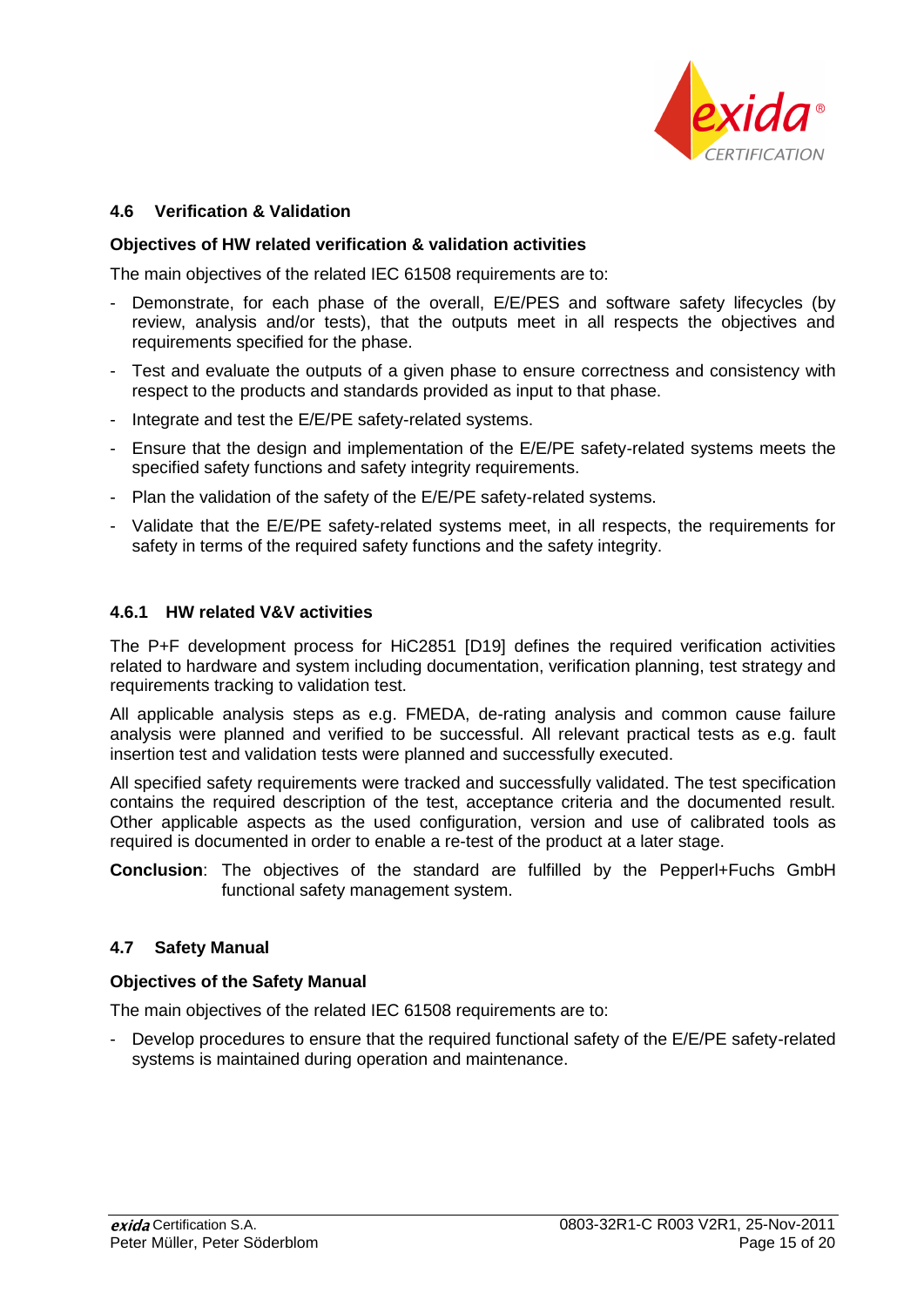

## **4.7.1 Operation, installation and maintenance requirements**

The responsibility of P+F is to provide the end-users with Safety Manuals for HiC2851 [D17] and HiC2853 and HiC2853(R2) [D27], with all necessary product information in order to enable a correct and safe engineering of the product in a safety instrumented function. Additionally, the provided information enables the end-user to perform the required verification analysis steps of a safety instrumented function, e.g. SFF, PFD/PFH, proof test interval and procedure, etc. The Safety Manual partly also refers the data sheets which are available of the official web-site for details regarding environmental conditions and other approvals of the product.

The Manuals describes the off-line Proof test Procedure which need to be carried out at least every 5 years for the resistive output. For the electronic output the proof test needs to be carried out at least every 10 years. The description in the manuals has been subject to validation activities at Pepperl+Fuchs GmbH.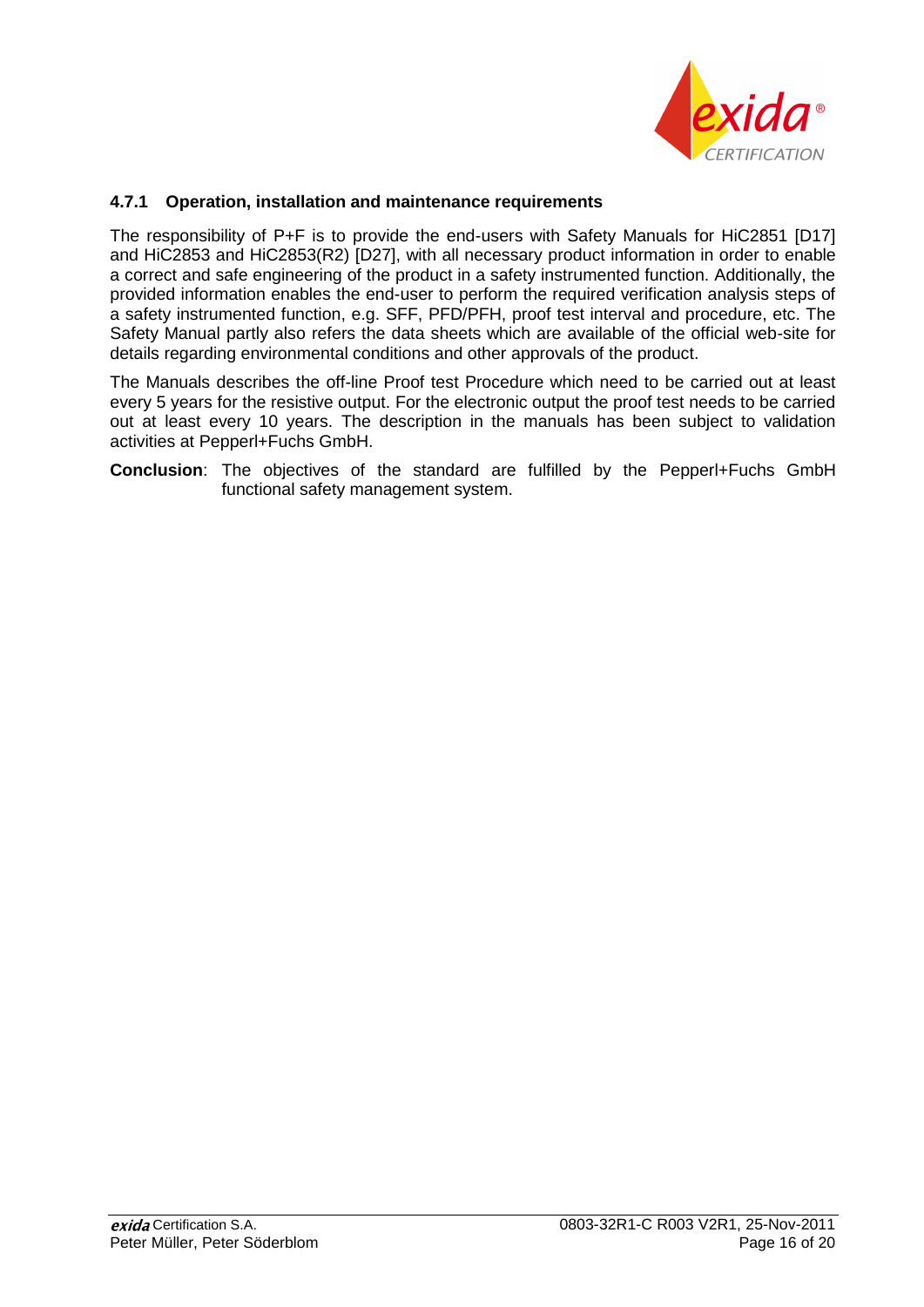

# **5 Agreement for future assessment**

Areas of possible improvements have been identified during the assessment of the HiC2851 development project. However, these are not assessed to be in contradiction to an overall positive judgment of the subject.

Recommendations have been given by *exida* Certification S.A. to Pepperl+Fuchs GmbH as confidential information for the following lifecycle phases / sub-phases:

- Documentation
- Training and competence recording
- Safety Requirement Specification

In the HiC2853 and HiC2853R2 project, the following recommendations from the initial HiC2851 project were closed:

- FSM planning
- Change and modification procedure
- Operation, installation and maintenance requirements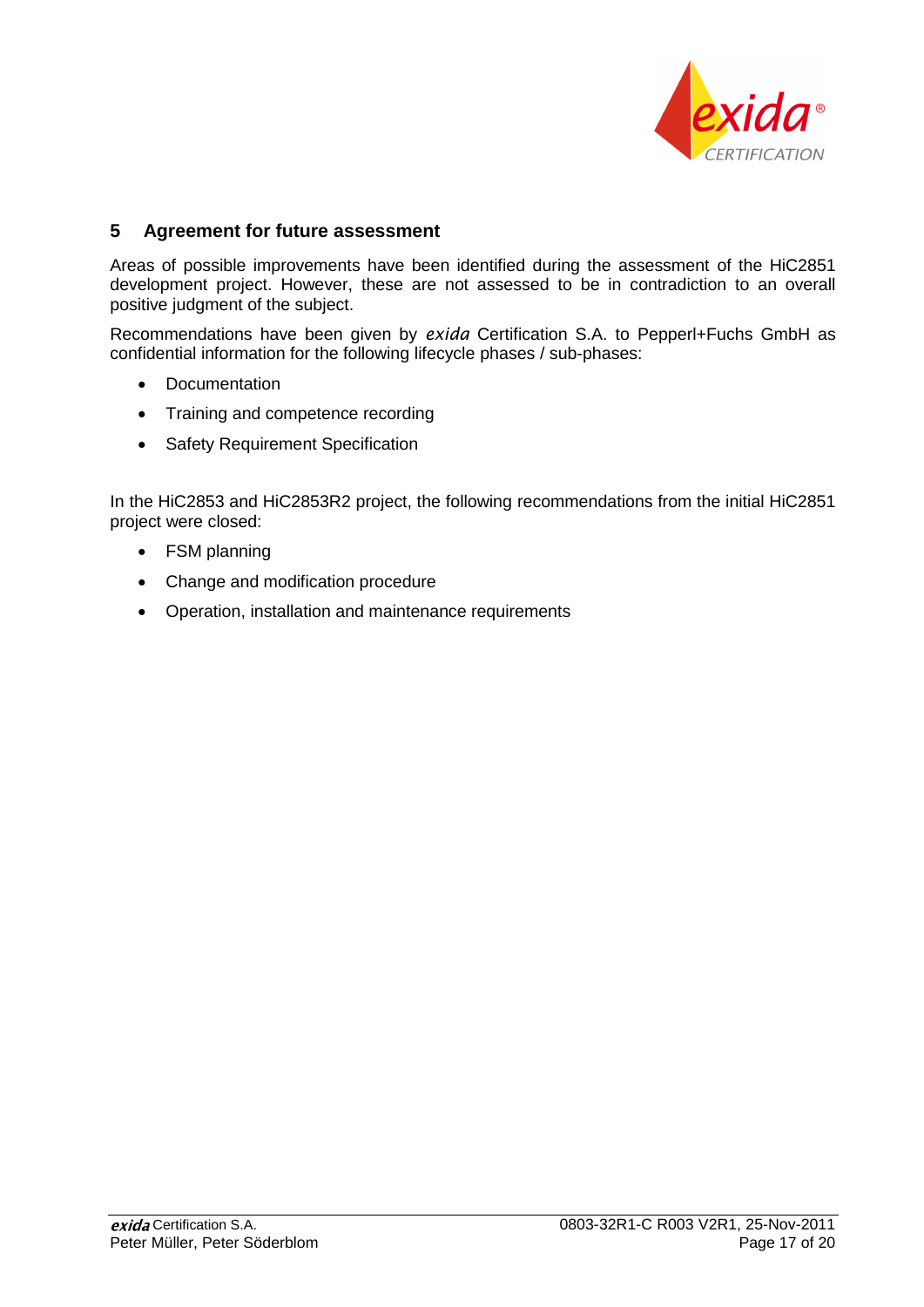

# **6 Reference documents**

The services delivered by *exida* Certification S.A. were performed based on the following standards.

| N1.            | IEC 61508-1:1998 | Functional Safety of E/E/PES; General requirements  |
|----------------|------------------|-----------------------------------------------------|
| N2             | IEC 61508-2:2000 | Functional Safety of E/E/PES; Hardware requirements |
| N <sub>3</sub> | IEC 61508-3:1998 | Functional Safety of E/E/PES; Software requirements |

The assessment delivered by *exida* Certification S.A. was performed based on the review of the following documents as provided by Pepperl+Fuchs GmbH.

| D <sub>1</sub>  | <b>Safety Requirement Specification</b>                                                                               | FS-0005EA-28B                                         |
|-----------------|-----------------------------------------------------------------------------------------------------------------------|-------------------------------------------------------|
| D <sub>2</sub>  | <b>Functional Description</b>                                                                                         | FS-0005EA-31B                                         |
| D <sub>3</sub>  | <b>FMEDA</b>                                                                                                          | FS-0005EA-20B                                         |
| D4              | <b>FMEDA Safety output 1</b>                                                                                          | FS-0005EA-26A.xls, 2008-Sep-22                        |
| D <sub>5</sub>  | <b>FMEDA Safety output 2</b>                                                                                          | FS-0005EA-26A4.xls, 2008-Sep-22                       |
| D <sub>6</sub>  | Critical components                                                                                                   | FS-0005EA-xx, 2008-Jun-20                             |
| D7              | Circuit Diagram                                                                                                       | 01-7080C, 2008-Apr-16                                 |
| D <sub>8</sub>  | <b>Technical Justification Report</b><br><b>Technical Solutions based on HIC2851</b><br>Type A IEC61508 Tech V0R1.efm | V0R1, with comments                                   |
| D <sub>9</sub>  | <b>FSM Justification Report</b><br>FSM Solutions based on HIC2851 Type A<br>IEC61508 FSM V0R1.efm                     | V <sub>1</sub> R <sub>0</sub> , with comments         |
|                 | D10 Safety Validation Plan HiC2851                                                                                    | FS0005EA-29B                                          |
|                 | D11 Safety Validation Results HiC2851<br>(Prototypes)                                                                 | FS0005EA-30A                                          |
|                 | D12 Safety Validation Results HiC2851<br>(Pilot Run Phase)                                                            | FS0005EA-30A2                                         |
|                 | D13 Validation of Proof Test                                                                                          | FS0005EA-26A6                                         |
|                 | D14 Safety Validation of User Information                                                                             | FS0005EA-35A                                          |
|                 | D15 Data Sheet                                                                                                        | FS0005EA-33<br>FS0005EA-33A3                          |
|                 | D <sub>16</sub> Safety Case                                                                                           | FS-0005EA-24A                                         |
|                 | D17 Safety Manual HiC2851                                                                                             | 212351 DOCT-1594 01/2009<br>212351 DOCT-1594C 01/2011 |
| D <sub>18</sub> | De-rating analysis for critical components<br><b>HiC2851</b>                                                          | FS-0005EA-26A7                                        |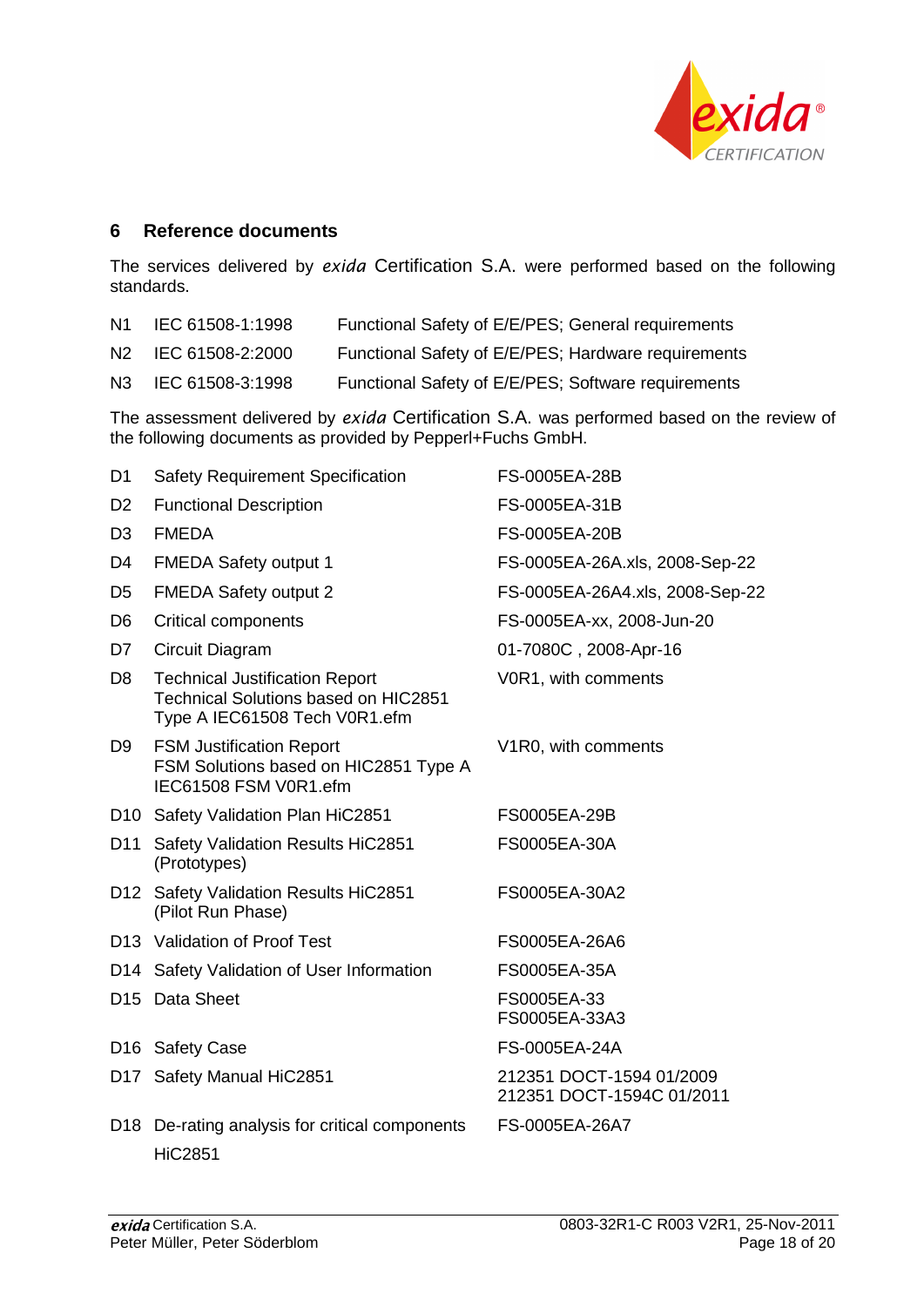

|                 | D19 Development process for HiC2851                                                                | FS0005EA-23B                     |
|-----------------|----------------------------------------------------------------------------------------------------|----------------------------------|
|                 | D <sub>20</sub> QM-Plan                                                                            | FS0005EA-23B2                    |
|                 | D <sub>21</sub> V&V Plan                                                                           | FS0005EA-22                      |
|                 | D22 Impact analysis checklist                                                                      | FTM028                           |
| D <sub>23</sub> | Impact Analysis for changes to SIL devices FS-0005EA-25A dated 16-Aug-2011<br>- HiC2853, HiC2853R2 |                                  |
|                 | D24 Functional Safety Documents - HiC2851,<br>HiC2853, HiC2853R2                                   | FS-0005EAB dated 15-Aug-2011     |
|                 | D25 Data sheet Switch Amplifier HiC2853                                                            | FS-0005EA-33A dated 29-Jul-2011  |
|                 | D26 Data sheet Switch Amplifier HiC2853R2                                                          | FS-0005EA-33A2 dated 29-Jul-2011 |
|                 | D27 Safety manual HiC2853(R2)                                                                      | DOCT-2418 dated 04/2011          |

The supporting services delivered by *exida* Certification S.A. were documented by the following documents / databases.

- R1 Assessment & Document Review Comments Version 1 Revision 4, April 2009 Confidential Report
- R2 P+F 0803-32R1C R003 Results of the IEC 61508 Functional Safety Assessment (this document)
- R3 P+F 0803-32R1C R001 Assessment Plan V0R1
- R4 P+F 0803-32R1C R004 Recommendations caused by the IEC 61508 Functional Safety Assessment V1R1 September 2010, Confidential Report
- R5 P+F 1109-098-C R020 Assessment and review comments HiC2853(R2) V1R0, October 2011 Confidential Report